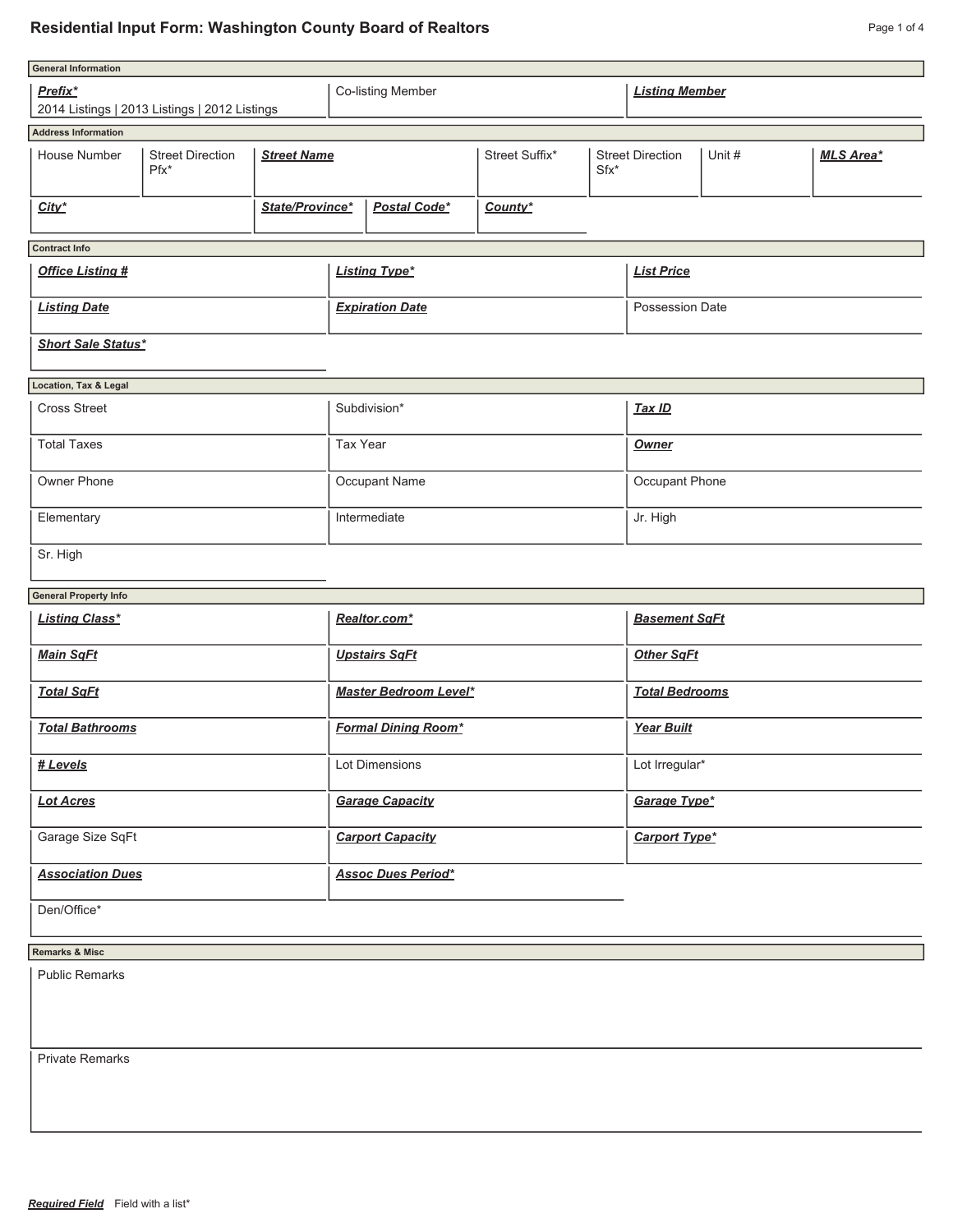Directions

| <b>Office/Member Info</b> |                          |                          |
|---------------------------|--------------------------|--------------------------|
| Variable Rate Comm*       | <b>Buyer/Office Comm</b> | <b>Non WCBR MLS Comm</b> |
| $\overline{\phantom{a}}$  | $-$                      |                          |

Seller Opt Out: Seller Directs Listing to be Excluded from Internet Seller Directs Address to be Excluded from Internet

■Seller Directs Listing to Not Be Used in AVMs on Internet ■Seller Directs Listing to Not Allow Comments on Internet

Publish this listing to: All MLS authorized public web sites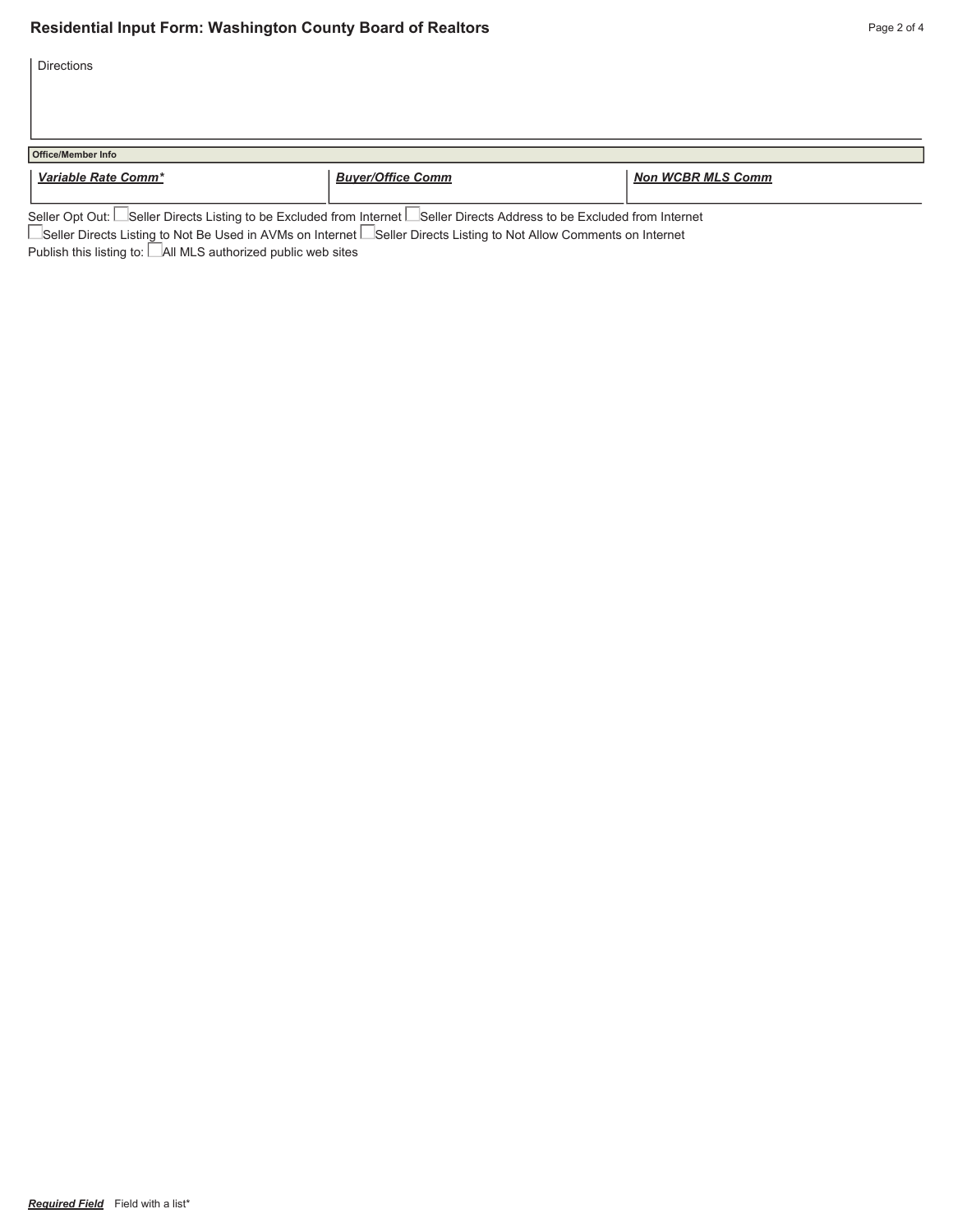## **Residential Input Form: Washington County Board of Realtors** Page 10 1 2012 12:30 Page 3 of 4

| <b>Assoc Dues Include</b>         |                                          | View, Lake                           | Terrain, Flat                          | Wood Burning Stove                       | Landscaped, Full                        |
|-----------------------------------|------------------------------------------|--------------------------------------|----------------------------------------|------------------------------------------|-----------------------------------------|
| Cable                             | Clubhouse                                | View, Valley                         | Terrain, Hilly                         | See Remarks                              | Loft                                    |
| <b>Exterior Bldg Ins</b>          | <b>Exterior Bldg Maint</b>               | See Remarks                          | Terrain, Steep Slope                   | Alarm/Security Sys                       | Mother-in-Law Apt                       |
| Garbage                           | Gated                                    | <b>City View</b>                     | View Golf Course                       | Atrium                                   | Oven/Range, Built-in                    |
| Internet                          | Pool                                     | Cul-De-Sac                           | View. Mountain                         | Bar, Dry                                 | Patio, Covered                          |
| Private Road                      | <b>Putting Green</b>                     | On Golf Course                       | Wooded                                 | <b>Barns</b>                             | <b>Plant Shelves</b>                    |
| Roof                              | Sewer                                    | Secluded Yard                        |                                        | Bay/Box Windows                          | Refrigerator                            |
| <b>Tennis Courts</b>              | Water                                    | Water                                |                                        | Casita                                   | Satellite Dish                          |
| Yard Maintenance                  | See Remarks                              | Culinary                             | Irrigation                             | Ceiling, Vaulted                         | Second Kitchen                          |
| Construction: 1 to 2 req'd        |                                          | Irrigation, Pressure                 | Private                                | Central Vacuum                           | Smart Wiring                            |
|                                   |                                          | Rights, Owned                        | Rights, Rented                         | Corrals                                  | Sprinkler, Full                         |
| <b>Built &amp; Standing</b>       | To Be Built                              | Secondary                            | Shares                                 | Deck, Uncovered                          | Sprinkler, Man-Part                     |
| <b>Under Construction</b>         |                                          | Spring                               | Well                                   | Disposal                                 | Storage Shed(s)<br><b>Storm Windows</b> |
| Foundation/Basement: 1 to 4 req'd |                                          | See Remarks                          | <b>Shares Leased</b>                   | Dryer<br>Fenced, Full                    | <b>Tennis Courts</b>                    |
| <b>Basement</b>                   | <b>Basement Entrance</b>                 | Shares Owned                         |                                        | Fireplace, Gas                           | <b>TV Antennas</b>                      |
| <b>Full Basement</b>              | <b>Partial Basement</b>                  | Pool                                 |                                        | Fireplace, Masonry                       | Washer                                  |
| Pier                              | Post Tension                             | Above Ground                         | Concrete/Gunite                        | Garden Tub                               | Water Softner, Rnted                    |
| Slab on Grade                     | Stem Wall                                | Fenced                               | Fiberglass/Vinyl                       | Greenhouse                               | <b>Window Coverings</b>                 |
| Walkout                           | None                                     | Heated                               | In-Ground                              | Home Warranty                            | Wired for Cable                         |
| See Remarks                       |                                          | Indoor                               | With Spa                               | Hot Tub                                  | Workshop                                |
| Basement % Finished:              |                                          | See Remarks                          |                                        | Intercom                                 |                                         |
| Exterior: 1 to 14 req'd           |                                          |                                      |                                        | # Fireplace(s):                          |                                         |
| Adobe                             | Alum Siding                              | Heating: 1 to 14 req'd               |                                        | Showing Instructions: 1 to 14 req'd      |                                         |
| <b>Brick</b>                      | Cedar                                    | Baseboard                            | Electric                               | Call Agent/Appt                          | Call Listing Office                     |
| Cinder Block                      | Concrete                                 | Geo Thermal                          | <b>Heat Pump</b>                       | Call Owner/Appt                          | Call Tenant/Appt                        |
| Log                               | Masonite                                 | Hot Water                            | Natural Gas                            | Key at Listing Ofc                       | Key Box                                 |
| Rock                              | Shingle                                  | Oil                                  | Propane                                | Listing Agt has Key                      | Management Co.                          |
| Slump Block                       | <b>Steel Siding</b>                      | Solar                                | Space Heater<br>No Heating             | <b>Timed Lock Box</b>                    | Vacant                                  |
|                                   |                                          | Wood Heat                            |                                        |                                          |                                         |
| Stucco                            | Vinyl Siding                             |                                      |                                        |                                          |                                         |
| Wood                              |                                          | In Floor                             | See Remarks                            | See Remarks                              |                                         |
| Roof: 1 to 12 req'd               |                                          | Air Conditioning: 1 to 6 req'd       |                                        | Zoning: 1 to 12 req'd                    |                                         |
| Aluminum                          | <b>Asbestos</b>                          | AC / Heat Pump                       | Central Air                            | Agricultural                             | <b>Business</b>                         |
| Asphalt                           | Flat, EDPM                               | Evap Cooler                          | <b>Window Cooler</b>                   | Commercial                               | <b>Horse Property</b>                   |
| Metal                             | <b>Shakes</b>                            | <b>Geo Thermal</b>                   | None                                   | Mixed Zoning                             | Mobile Home                             |
| Slate                             | Tar/Gravel                               | Other A/C                            |                                        | Multi-Family                             | <b>PUD</b><br>Residential               |
| Tile                              | Wood                                     | <b>Inclusions/Features</b>           |                                        | Recreation                               | See Remarks                             |
| See Remarks                       |                                          | 55+ Community                        | Microwave                              | <b>Special Purpose</b>                   |                                         |
| Garage/Parking: 1 to 12 req'd     |                                          | Apartment                            | Outdoor Lighting                       | <b>Green Certification</b>               |                                         |
| Attached                          | Detached                                 | Awnings                              | Oven/Range.                            | Energy Star Certif'd                     | <b>LEED Certified</b>                   |
| Extra Depth                       | Extra Height                             | Bar, Wet                             | Freestnd                               | <b>NAHB Green</b>                        |                                         |
| <b>Extra Width</b>                | Garage Door Opener                       | Bath, Sep Tub/Shwr                   | Patio, Uncovered                       | Program                                  |                                         |
| Heated                            | RV Garage                                | <b>Built in Barbecue</b>             | Range Hood                             | <b>Green Features</b>                    |                                         |
| RV Parking                        | Storage Above                            | Ceiling Fan(s)                       | REO/Bank Owned                         | Duel Fuel Systems                        | <b>Grd Source Heat</b>                  |
| None                              | See Remarks                              | Central Vac Plumbed                  | Sauna                                  | <b>HVAV (16 SEER+)</b>                   | Pump                                    |
| Utilities: 1 to 17 req'd          |                                          | Compactor                            | Skylight                               | Other (See Remarks)                      | <b>Load Controller</b>                  |
|                                   |                                          | Deck, Covered                        | Sprinkler, Auto                        | Solar Hot Water                          | <b>Recirculation Pump</b>               |
| Culinary, City                    | Culinary, Other                          | Dishwasher                           | Sprinkler, Man-Full<br>Sprinkler, Part | Tankless H2O Heater                      | Solar Panels                            |
| Culinary, Well                    | <b>Dixie Power</b>                       | Dog Run<br>Elevator                  | <b>Storm Doors</b>                     |                                          | Zoned HVAC                              |
| Electricity                       | <b>Natural Gas</b>                       |                                      | Sunroom                                | <b>Terms of Sale</b>                     |                                         |
| Propane<br>Septic Tank            | Rocky Mountain<br>Sewer                  | Fenced, Partial<br>Fireplace, Insert | Theater Room                           | 1031 Exchange                            | Assume w/o Release                      |
| Well Permit                       | No Utilities                             | Freezer                              | Walk-in Closet(s)                      | Assume w/Release                         | Cash                                    |
|                                   |                                          | Gazebo                               | Water Softner,                         | Conventional                             | Exchange                                |
| and Description: 1 to 24 req'd    |                                          | Handicap Features                    | Owned                                  | <b>FHA</b>                               | Lease Option                            |
| <b>Add'l Land Avail</b>           | Sidewalk                                 | <b>Horse Privileges</b>              | Water, Rvrse                           | <b>RDA</b>                               | Refinance                               |
| Corner Lot                        | Terrain, Grad Slope                      | Humidifier                           | Osmosis                                | Seller Financing                         | Seller Subordination                    |
| Curbs & Gutters<br>Paved Road     | Terrain, Mountain<br><b>Unpaved Road</b> | <b>Jetted Tub</b>                    | Window, Double<br>Pane                 | Submit Any Offer<br>Trust Deed, Inclsive | <b>Trust Deed</b><br>$\sqcup$ VA        |